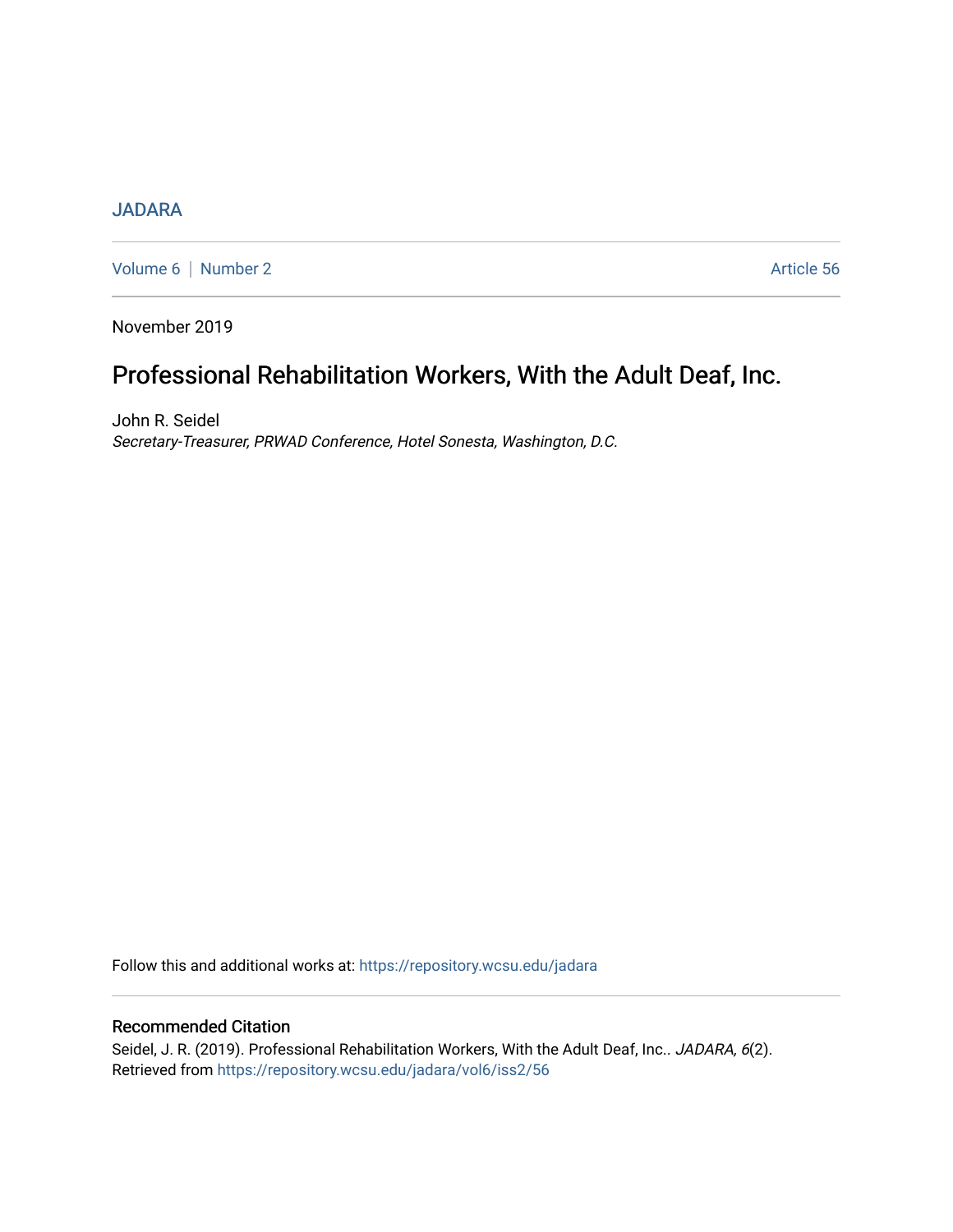# PROFESSIONAL REHABILITATION WORKERS WITH THE ADULT DEAF, INC.

### Report of the Secretary-Treasurer, PRWAD Conference, Hotel Sonesta, Washington, D.C., April 10,1972

At the request of President Jones, I am pleased to present to the Conference the report of the Secretary-Treasurer.

The responsibility for the fiscal affairs of the PRWAD was officially transferred to me on July 1, 1971 by my predecessor, Richard Walker. Immediately upon that transfer, an operating and an investment account were established in two Arizona banks with fimds totalling \$10,000. Early in January 1972, with the establishment of a PRWAD Home Office, the operating account was transferred to Silver Spring, Maryland. The investment account remains in Arizona, and all investment decisions related to that account are a responsibility of the PRWAD Board.

The responsibility for the day-to-day operating receipts and expendi tures has been delegated to the Executive Secretary, Arthur Norris. His activities are subject to the review of the Secretary-Treasurer of PRWAD, as outlined in the by-laws of PRWAD. A year-end audit by an independent certified public accountant will be made, and that audit is to include an examination of the procedures followed in accounting for all receipts and expenditures.

As of March 31, 1972, PRWAD had \$3,700 in operating funds and \$9,100 in investment funds for a total of \$12,800. No substantial increase in PRWAD funds is anticipated for the balance of this fiscal year which ends on June 30, 1972. The proposed budget for the new fiscal year beginning on July 1, 1972 and ending on June 30, 1973 projects income from memberships and subscriptions totalling approximately \$10,700. Printing of the Journal of Rehabilitation of the Deaf and the PRWAD Newsletter will require an outlay of \$7,000 and other expenses of PRWAD will amount to \$3,700.

The PRWAD grant for the DEAFNESS Annual for the grant year ending on May 31, 1972 amounts to \$45,000. Actual expenditures through April 1, 1972 are \$12,000, leaving an unexpended balance of \$33,000. Actual expenditures have been well under budgeted allowances because the

Published by WestCollections: digitalcommons@wcsu, 1972

Ĺ

1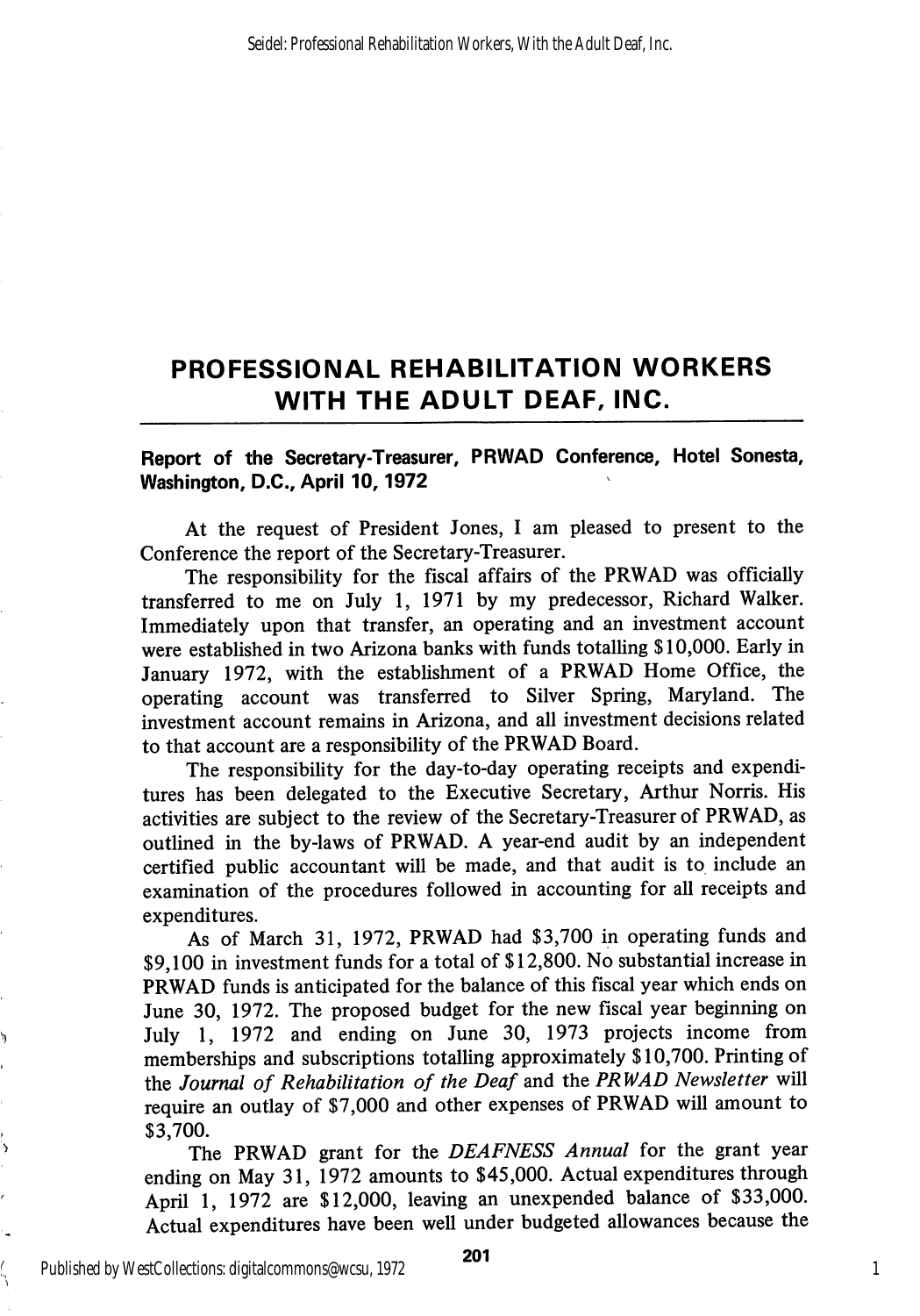#### PRWAD REPORT OF SECRETARY-TREASURER

DEAFNESS operation did not get underway until January 1972. The proposed DEAFNESS budget for the grant year June 1, 1972 through May 31, 1973 is set at \$56,000. Salaries for the Home Office personnel, compilation and editing of the DEAFNESS Annual, and printing will consume most of the funds.

In January 1972, Jerry Alpiner resigned as Secretary of PRWAD, and the Board moved to merge the Secretary's functions with those of the Treasurer's.

Since the new administration took office on July 1, 1971, the Board has concerned itself with a number of important matters.

The most important matter that has been considered by the Board has been the search for and selection of a new Executive Secretary/Editor for PRWAD and DEAFNESS. In December 1971, Mr. Arthur Norris was selected to fill that position. Subsequently, in January 1972, a Board meeting was called in Washington, D.C. to establish short and long term goals for the operation of PRWAD and the preparation and publication of DEAFNESS. Representatives from the Department of Health, Education and Welfare, Edna Adler, Deno Reed and Boyce Williams, were also in attendance. The duties and authority of the Executive Secretary/Editor were defined and approved and were made an official part of the minutes of that meeting. At the same time, an editorial advisory board and editorial consultants were selected to assist the Editor in developing the DEAFNESS Annual.

The 1972 PRWAD Conference Planning has been a major interest of the Board. It has been no easy task for Chairman Tom Mayes to coordinate the myriad details of this Conference held in Washington from his office at San Fernando Valley State College. By all appearances, the Conference is proceeding as planned and on schedule.

The Board has recommended an amendment to the by-laws for consideration at the 1972 Conference to combine the offices of Secretary and Treasurer into one office, Secretary-Treasurer, because of the establishment of the office of Executive Secretary for PRWAD. An amendment to the by-laws is also requested to include the newly established position of Executive Secretary.

The PRWAD Board moved, in January 1972, to expand communi cations between PRWAD and the National Rehabihtation Association and the Council of State Administrators of Vocational Rehabilitation. The details of these liaisons will be handled by the Executive Secretary.

The Board has moved to establish the Boyce R. Williams Award for Outstanding Contributions to the Rehabilitation of Deaf People. Presentation of the first award will be made at the 1972 Conference.

With the initial operating procedures of the new Home Office now underway, the Board will be addressing itself to three major questions:

1. The role and function of PRWAD for the short and long term. A specific agenda is presently being developed for the Board's

2